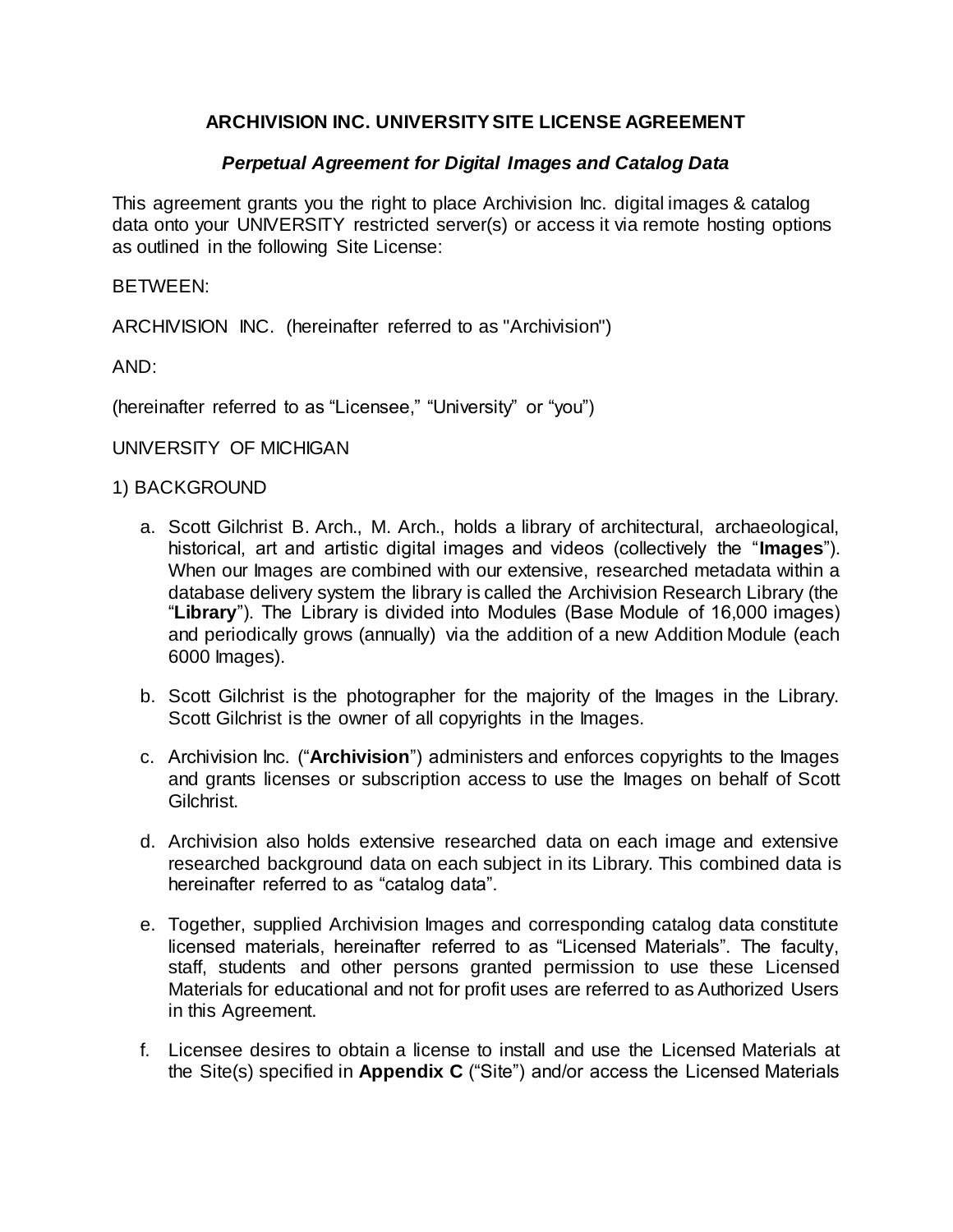via remote hosting option for use by such Sites, pursuant to the terms, conditions and limitations set forth herein.

## **THEREFORE, the University and Archivision agree as follows:**

### 2) WHAT ARCHIVISION IS LICENSING TO YOU

- a. Archivision will provide the University with a high resolution 18MB digital file of each Archivision Image licensed as requested and as per the specs outlined below:
	- 1. **Included with your order**: JPEG files: 3100 pixels x 2000 pixels (42" x 28") at 72 ppi = 18MB file AND (starting with Module Eleven and Adjunct Module A: ITALIAN ART, 6000 pixels long side = 69 MB files (FULL size)
	- 2. You may also order TIFF files (FULL size only) for an additional fee as posted on our website and as per any quote made to you.
- b. All accompanying catalog data will come to the University, free of additional charge, via the following method you choose (you may choose several options):

### 1. **CATALOG DATA**:

- i. As a Microsoft Excel spreadsheet. Our data contains as many as 136 fields, mapped to a flattened VRA Core 4 template.
- ii. As VRA Core 4 validated XML
- iii. RDF with LOD data
- iv. Within the VCat database (requires Filemaker Pro version 7 or later to use) FREE OF CHARGE

**NOTE**: We can help you map our metadata to your DAP (Discovery, Access, Presentation) system or Shared Shelf for easy ingestion. We can also help you merge our data with yours. Ask for details.

3) THIRD PARTY SERVICES:

- a. You may upload Licensed Materials into ARTstor's Shared Shelf (contact ARTstor regarding fees) and via our prepped data files for easy ingestion.
- b. You may request access in any Archivision remote hosting options, currently in 1) LUNA or 2) MDID and as per the hosting fees and terms posted on our website or as per quote from us. Note: if you license a new Addition Module(s) from us each year we will waive the hosting access fee for the MDID hosting option at vrcHost unless other arrangements or quotes have been made. For those that have a Luna Site License access is currently FREE.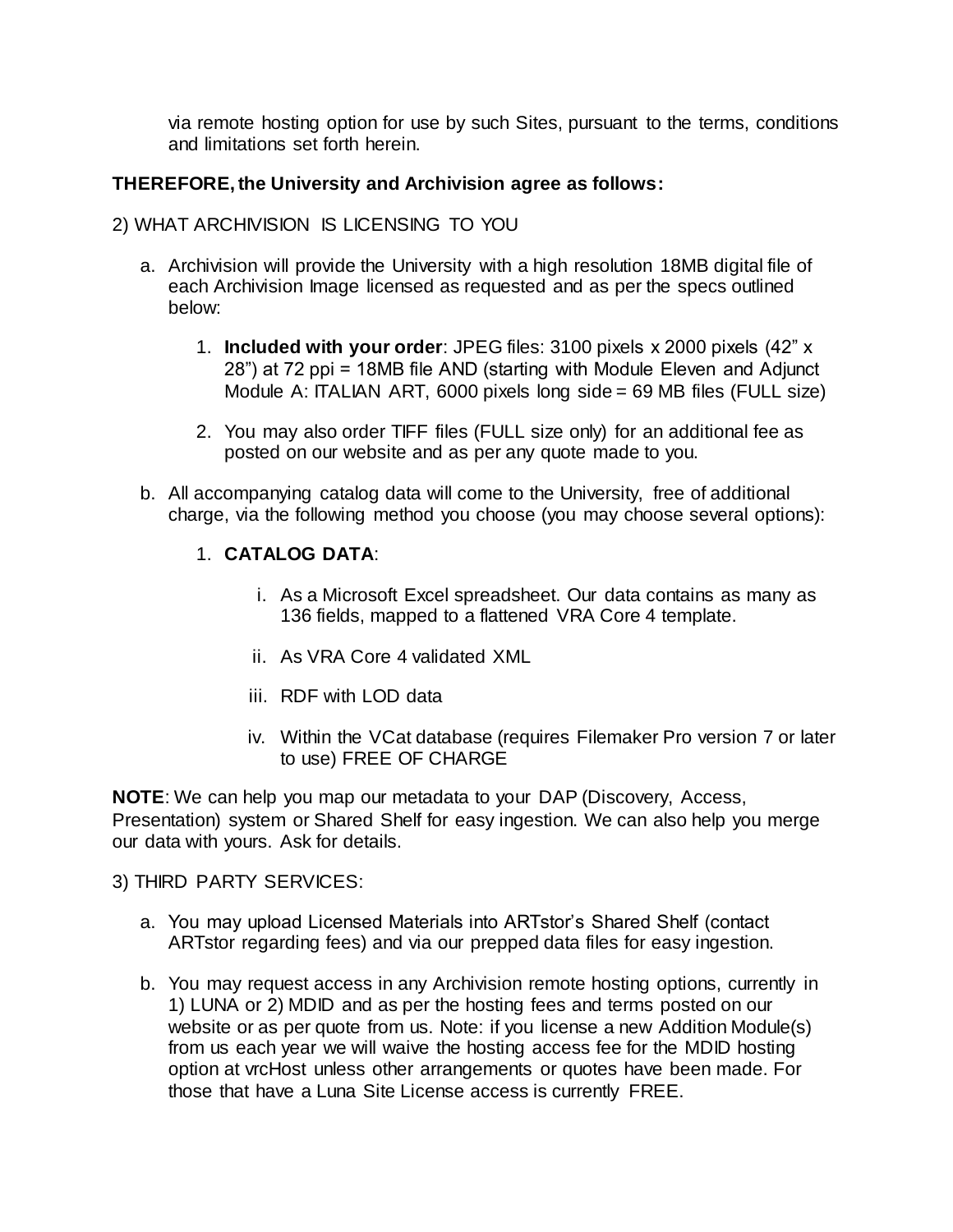Note: While every attempt has been made to supply accurate and complete metadata about each Archivision Image Archivision does not warrant the accuracy or completeness of the text data.

## 4) GRANT OF LICENSE

a. In exchange for your payment of the License Fees set forth in **Appendix A** to Archivision, Archivision hereby grants to Licensee a non-exclusive, nontransferable perpetual license to install and use the Licensed Materials, and to install and use the associated Archivision catalog data, all for education, research and personal purposes only, on all computer systems now or in the future owned or leased by Licensee, or on any computer used by Authorized Users as defined in 5) (a)  $i - 5$ ) (a) iv below, and all delivery systems (DAPs/DAMs) currently in use or to be introduced in the future, (such as Almagest, MDID, Luna Insight, EmbARK, Extensis Portfolio, ExLibris DigiTool, DSpace, CONTENTdm, etc.), provided such Authorized Users access the Licensed Materials through the University's secure network. Licensee may install licensed Archivision images into a third party remote hosting system or access pre-loaded options, as defined above in (3), so long as access to the Images remains bound by the terms of this agreement. Your "use" of the Licensed Materials is limited, however, as explained below.

## 5) WHO CAN USE THE LICENSED MATERIALS

- a. The University shall be permitted to make the Licensed Materials available for educational purposes, research and/or personal use only, to
	- *1. Persons officially registered as full or part-time students with the University, in both degree and non-degree programs, faculty (including emeritus faculty), and other members of the teaching staff; administrators; and employed staff;*
	- *2. Authorized affiliates, i.e., affiliated or visiting scholars or researchers and registered participants in outreach and intern programs;*
	- *3. Other individual authorized users comprising membership of the University, for guest accounts in order to complete academic or administrative work;*
	- *4. Any of the groups above at any location in the world, with appropriate authentication;*
	- *5. All onsite users ("walk-ins") accessing the Licensed Materials only on public workstations within the facilities of the University comprising membership of the University and NOT remotely.*

### 6) LIMITATIONS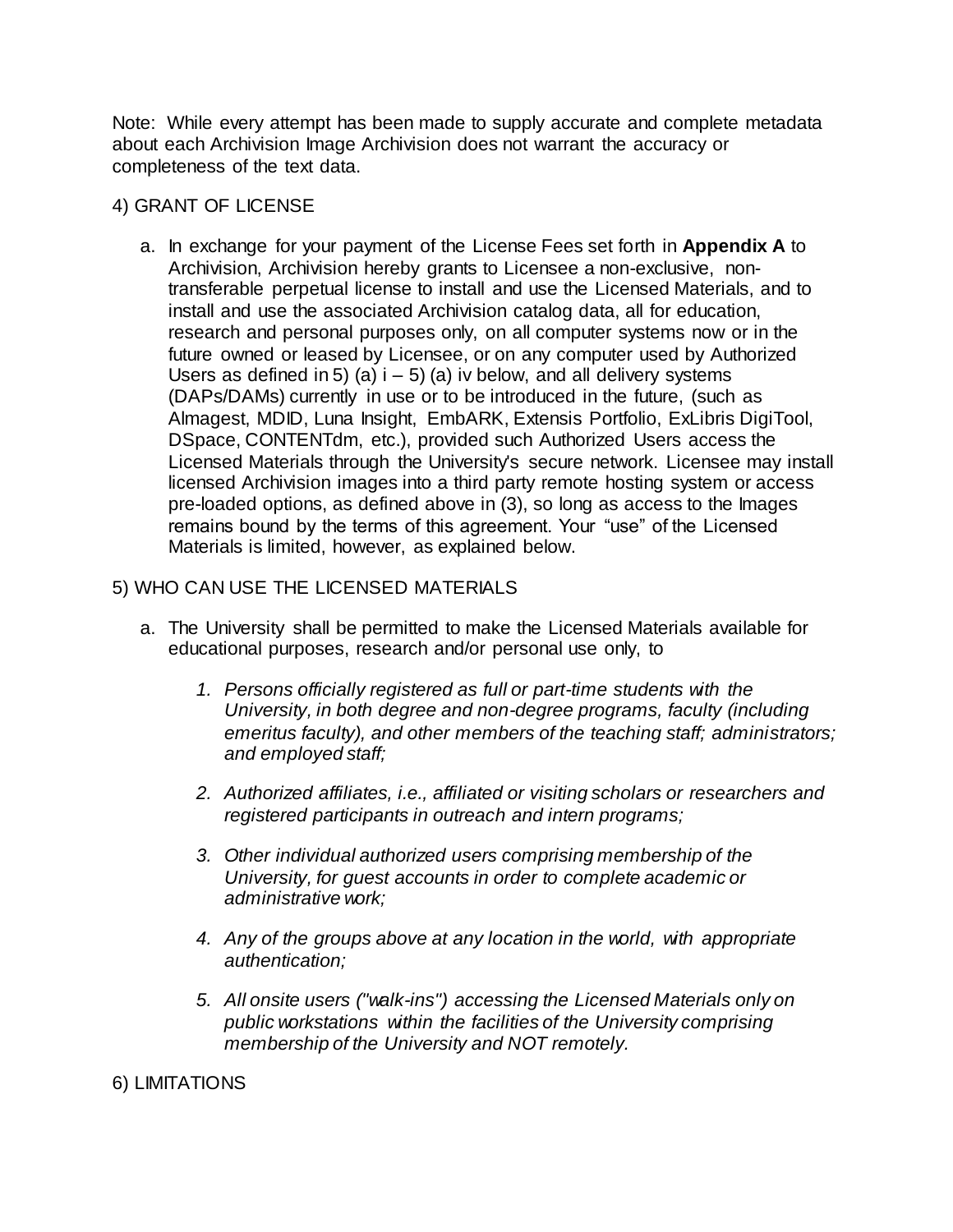- a. The University may place any or all of the Archivision Images, together with the accompanying catalog data, the Licensed Materials, as a resource for the educational community of the University on a network or intranet, provided that the University restricts access to the network or intranet to Authorized Users.
- b. You may use the Licensed Materials on a multi-user network at the defined Site in **Appendix B**, and permit remote access to a computer/server located at your Site. Simultaneous display in multiple locations at or connected to the Site also is permitted so long as these multiple locations are limited to your University only, or other locations having secure electronic access to the University network.
- c. Authorized Users as defined in 5) (a)  $i 5$ ) (a) iv may use Archivision Images and derivatives for educational, research and personal use in the environment of the University, including remote locations having secure electronic access to the University network, on a not-for-profit basis, e.g. in lectures, classroom seminars, student papers, assignments, presentations, and theses, and for such purposes only may print, download or may duplicate and use Archivision Images, including use in conjunction with presentation software, e.g., PowerPoint or other presentation software such as Luna Insight, ARTstor Off-Line Image Viewer, etc, and in an online or off-line environment. Collections of Licensed Materials may also be placed on a web page for classroom study by an instructor so long as that page is not open to the World Wide Web but restricted in some manner, such as the use of a password;
- d. Authorized Users as defined in 5) (a)  $i 5$ ) (a) iv may incorporate selected Licensed Materials into their Electronic Classroom Management Systems, such as Blackboard, so long as access is restricted in some manner, such as the use of a password;
- e. The University and Authorized Users as defined in 5) (a)  $i 5$ ) (a) iv may use reasonable portions of the Licensed Materials in electronic reserves for specific courses of instruction offered by the University, where access is restricted to students enrolled in the course, to instructors, and to staff responsible for the electronic reserves service, and such access is limited to the duration of the course.

### 7) COPYRIGHT STATEMENT & SECURITY

- a. We suggest (should you not already do this) that the University post a "Blanket Conditions of Use" notice before users access Licensed Materials on its computers.
- b. Where possible we request the term "Site License" in the above statement be a link to an electronic version of this Site License.
- c. The University will use reasonable security measures to restrict the use of Archivision Images to Authorized Users, e.g., permitting remote access only to Authorized Users as defined in 5) (a)  $i - 5$ ) (a) iv using an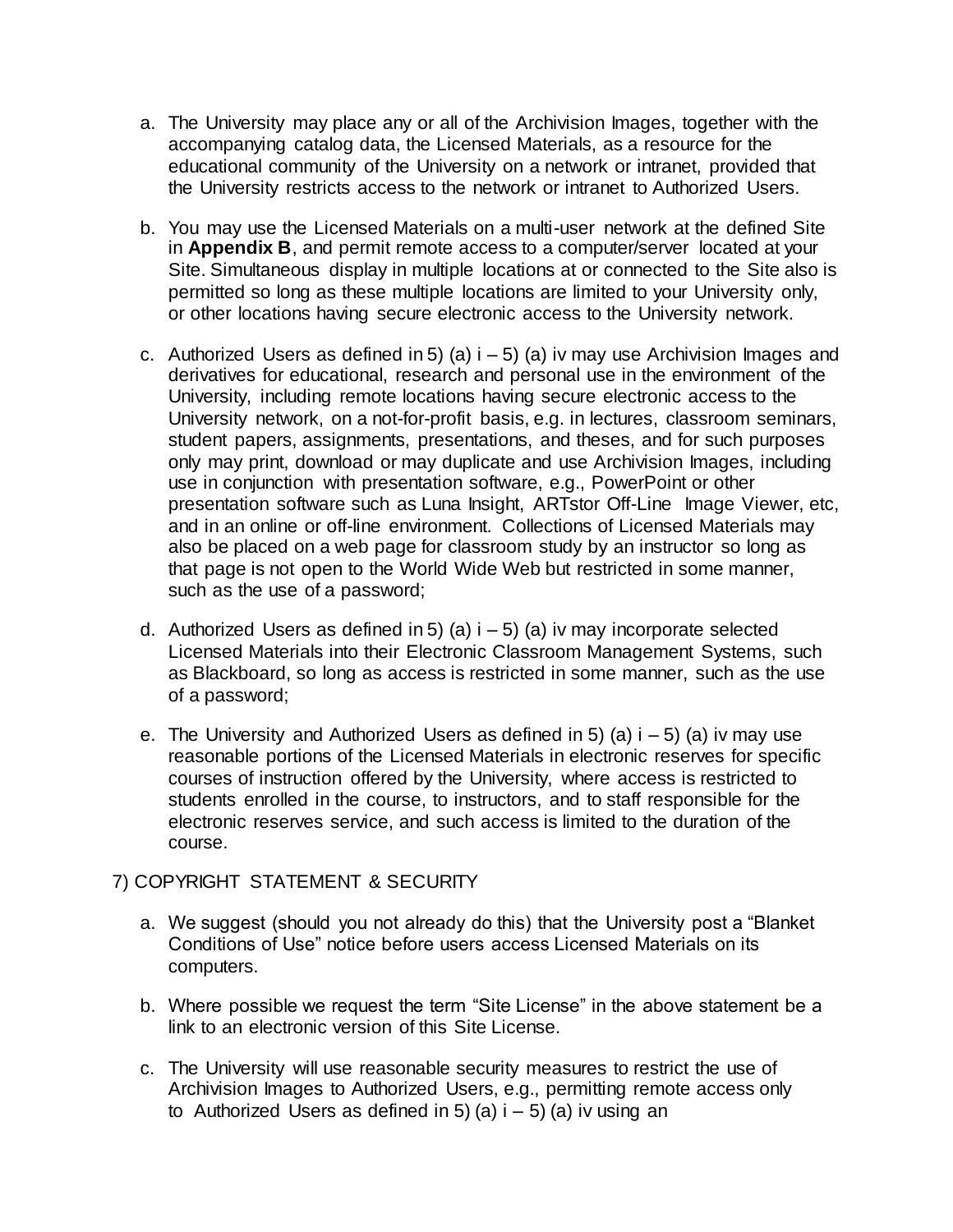authorization/authentication protocol, e.g. username and password. You may also use your University IP address to restrict access. Off campus access (e.g. from home or elsewhere) may be accessed via a proxy cache (this effectively replicates on campus access - the user authenticates to the network using their individual University login, and can then access any resource which is IP validated without further authentication).

- d. You are here authorized to take disciplinary actions as you deem necessary for copyright infringement or unauthorized use of one or more Archivision Images.
- e. If property or release issues should arise in respect of any one or more Archivision Images, Archivision reserves the right to require that the Archivision Images in question be removed promptly from circulation by the University upon refund of the license fee paid for each Archivision Image to be removed. The licensee will in no way be liable for costs associated with copyright or release claims made against Archivision or against the Licensee.

#### 8) PROHIBITED USES

- a. The University will take reasonable steps to prevent placement of Archivision Images onto the World Wide Web, the Internet, or any form of electronic display, such as computer bulletin board or other form of on-line or internet-accessible service, and shall take reasonable steps to make Archivision Images available only to persons who are Authorized Users of the University.
- b. The University will not rent, lease, publish, time-share or sub-license or in any way use or authorize the use of any Archivision Image or derivative.
- c. The University will not use or authorize use of any Archivision Image, or any part thereof, as a trademark, logo or service mark. The University will not claim any proprietary right of any kind in any Archivision Image or derivative.
- d. The University will not publish or disseminate nor authorize the publication or dissemination of any work or compilation or collective work including books and CD ROMs containing one or more Archivision Images or derivatives, where these works are for profit, without written agreement with Archivision Inc., and an additional license fee being paid. The University may acquire other rights, including commercial use rights, only by written agreement with Archivision.
- e. The University will not remove or alter the Archivision Inc. "watermark" or the like in the digital images as provided by Archivision under this agreement. Please note that there is a small visible copyright watermark in one corner of each JPEG derivative image which states the following: <© Scott Gilchrist / archivision.com>. We have purposely made this watermark VERY small and it is only readable when the image is viewed at 100% and in no manner should distract from the image itself when projected or viewed. For legal reasons Archivision has been advised to maintain a visible watermark. Please see the sample images on our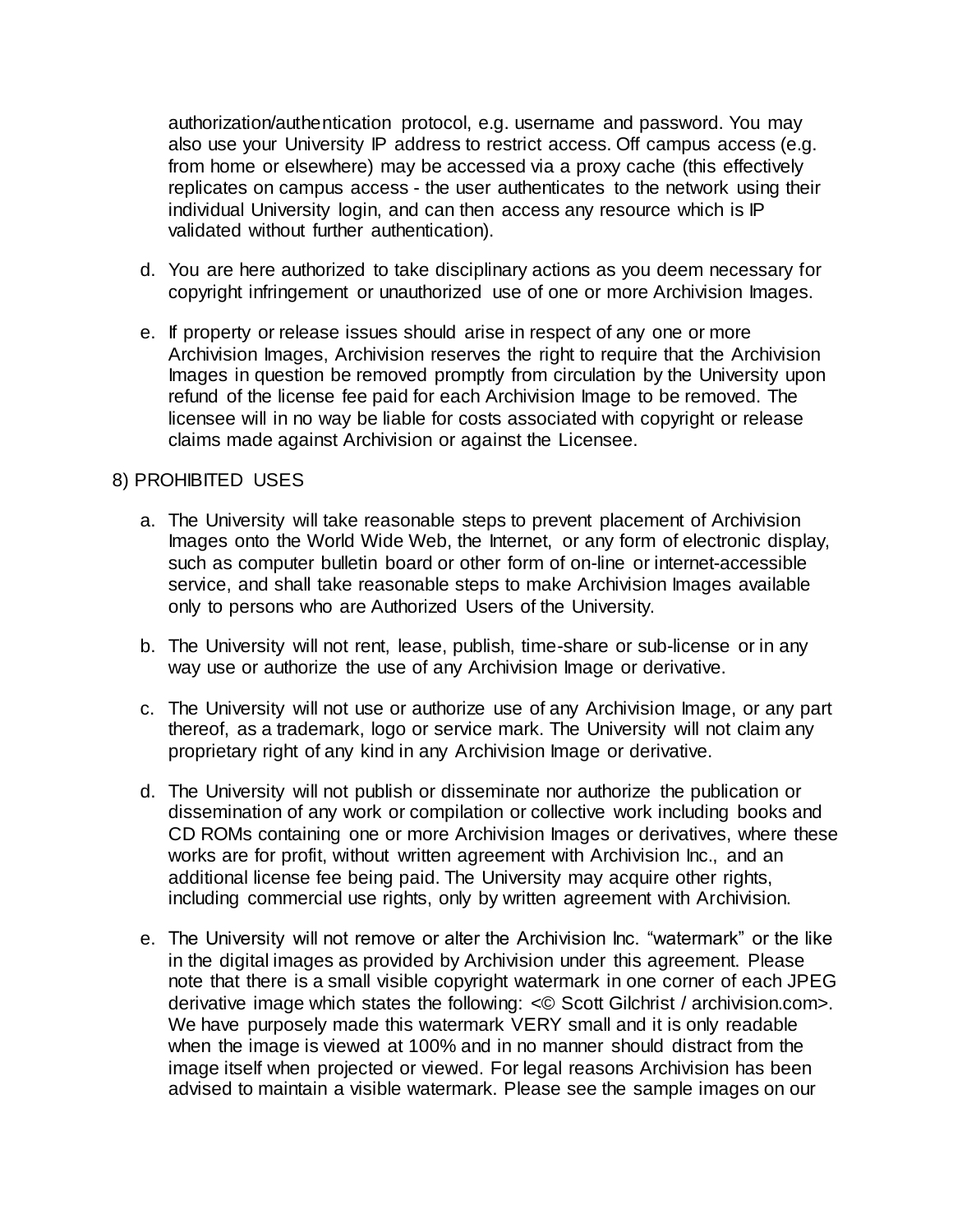website for an example of this watermark. Furthermore, an imbedded copyright statement is placed in the copyright notice field under File Info in Photoshop.

#### 9) TERM AND TERMINATION

- a. The License granted under this Agreement shall continue in perpetuity following delivery of the Licensed Materials unless sooner terminated as provided below.
- b. Further sales of additional modules will be included in and covered by this agreement by attaching the purchase order or invoice from Archivision (with PO number visible on the invoice) for the additional purchases to this agreement, kept on file with a completed signature page.
- c. Should you make a material breach to this Agreement, Archivision will make every attempt to notify you of such breach. If you fail to correct such breach within thirty days after written notice, the License grant terminates automatically (without further notice) and you must give the Licensed Materials back to Archivision Inc,. and you will make reasonable efforts to delete all Licensed Materials from your computer system, and send to Archivision a letter confirming that you have done so.

#### 10) WARRANTY AND EXCLUSIVE REMEDY

- a. Archivision warrants that Scott Gilchrist is the owner of copyrights in the Licensed Materials (signed statement available upon request); and that neither Scott Gilchrist nor Archivision has received, nor is aware of any claim of infringement by a third party with respect to the Licensed Materials as of the date hereof.
- 11) LIMITATION OF LIABILITY
	- a. ARCHIVISION'S LIABILITY TO LICENSEE SHALL IN NO CASE EXCEED THE AMOUNT OF THE LICENSE FEES PAID BY LICENSEE TO ARCHIVISION HEREUNDER. IN NO EVENT SHALL ARCHIVISION BE LIABLE FOR INCIDENTAL, SPECIAL, OR CONSEQUENTIAL DAMAGES (INCLUDING LOST PROFITS) SUFFERED BY LICENSEE, EVEN IF IT HAS PREVIOUSLY BEEN ADVISED OF THE POSSIBILITY OF SUCH DAMAGES.

### 12) GENERAL PROVISIONS

- a. Archivision will maintain in its database a list of the Archivision Images licensed by Modules and via mutual agreement to your University and maintain this list as you license additional images from time to time via "Addition Modules" of 6000 images each provided to your University.
- b. Assignment. This Agreement may not be assigned by either party or by operation of law to any other person, persons, firms, Universities or corporations without the express written approval of the other party.